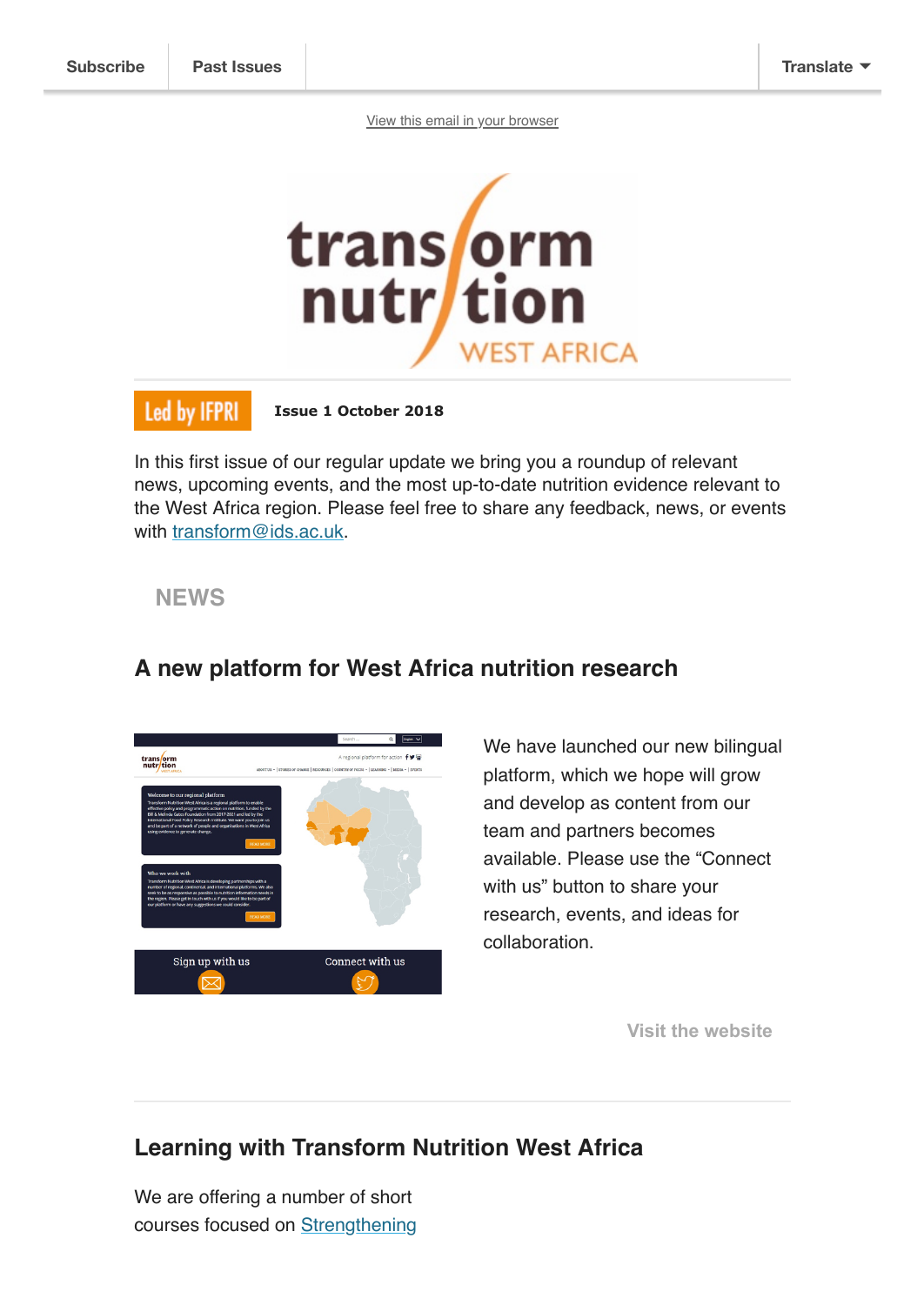(Ghana, November 2018, and

Senegal, November 2019) and Nutrition evidence and [diagnostics \(Accra, Ma](https://westafrica.transformnutrition.org/learning/nutrition-evidence-and-diagnostics-short-course/)rch 2019, and Senegal, March 2020). Registrations open soon for the Nutrition evidence and diagnostics course in March.



**[Learn with us](https://westafrica.transformnutrition.org/learning/nutrition-evidence-and-diagnostics-short-course/)**

## **Short videos on hunger and malnutrition needed**

Calling all young filmmakers. IFPRI wants to hear your ideas for how to end hunger and malnutrition. Submit a 1-2 minute movie with your best idea for a chance to win \$500 and have your film screened at our Accelerating End of Hunger and Malnutrition conference in November in Bangkok. Deadline 29<sup>th</sup> October.



**[Find out more](https://www.ifpri-faobangkokconference.org/video-contest/)**

## **Africa Nutritional Epidemiology Conference 2018**



Transform Nutrition West Africa was involved in a number of sessions at and introduced the new platform to an external audience for the first time. This was a valuable opportunity to introduce some initial findings to partners in the region and make some new linkages.

**[Read about the event](https://westafrica.transformnutrition.org/news/transform-nutrition-west-africa-at-the-africa-nutritional-epidemiology-conference-2018/)**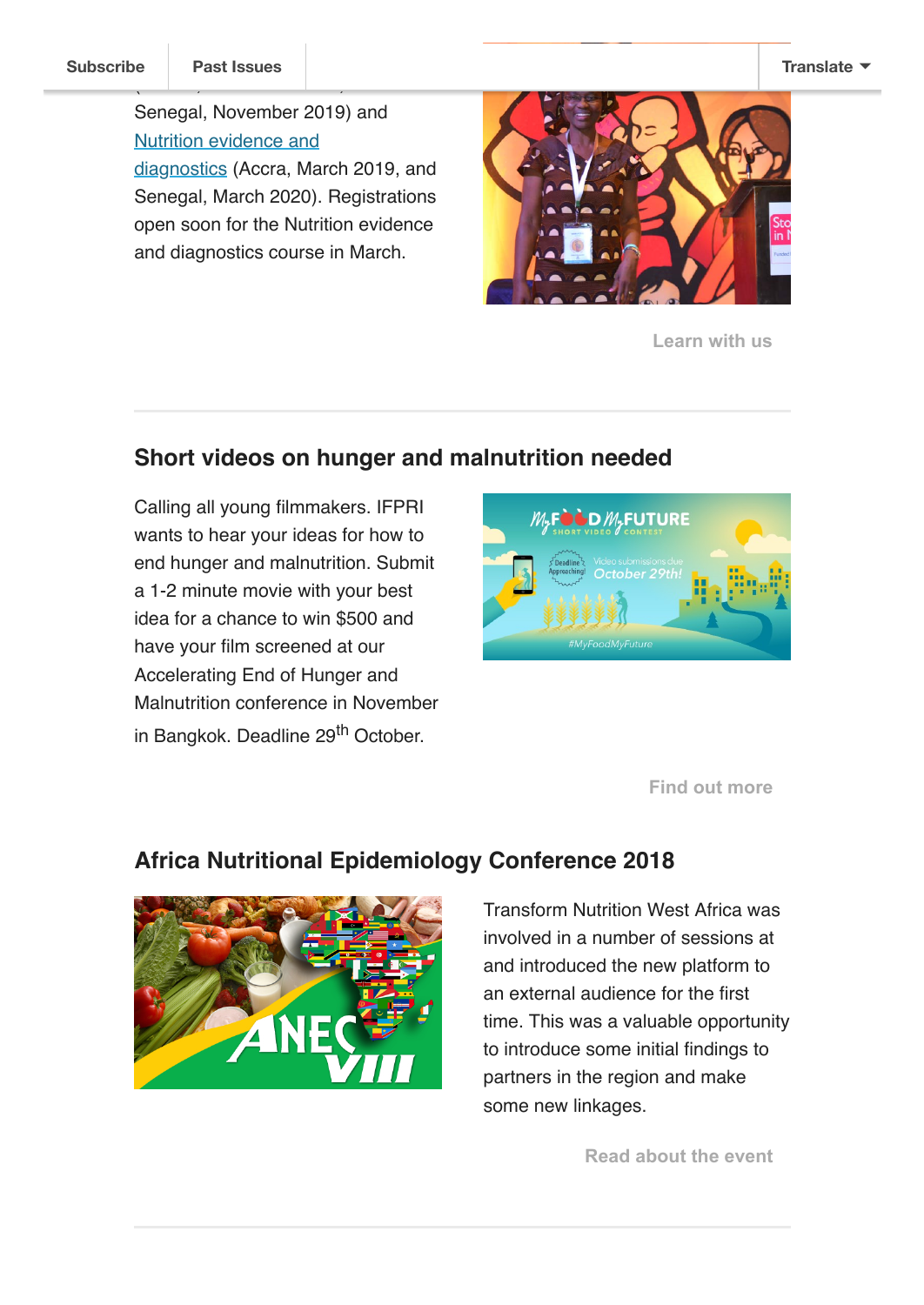

This new report provides a summary of a consultative stakeholder meeting held jointly by "Stories of Change in Nutrition in Ghana" and "Leveraging Food Systems for Improved Nutrition in Ghana" in July in Accra.

**[Read the report](https://westafrica.transformnutrition.org/wp-content/uploads/2018/09/Ghana-Consultative-meeting-report_-Sept-14.pdf)**

# **EVIDENCE**

The following studies have been selected, as they demonstrate rigor in their methods, highlight areas of concern, and identify new knowledge for future action. We highlight five recent peer reviewed journal articles, which feature some interesting findings:

- Follow-up between 6 and 24 months after discharge from treatment for severe acute malnutrition in children aged 6-59 months show that children may have sustained vulnerability even after achieving a nutritional "cure". [Full text](https://doi.org/10.1371/journal.pone.0202053)
- New WHO and UNICEF implementation quidance on the revised Baby-Friendly Hospital Initiative now include critical management procedures and clinical practices to support breastfeeding. These are a starting point but will only be effective if countries accept and apply these changes both at national and subnational level. [Full text](https://onlinelibrary.wiley.com/doi/abs/10.1111/mcn.12637)
- There is potential for SMS technology to improve follow-up of community health workers within child nutrition programming. Consecutive use of SMS reminders and data recording has most impact. [Full text](http://www.ghspjournal.org/content/6/2/345)
- New evidence on the dietary habits of adolescents in Nigeria. Malnutrition, especially undernutrition, is a significant issue within this age group. [Full text](http://www.sciencepublishinggroup.com/journal/paperinfo?journalid=153&doi=10.11648/j.ijnfs.20180704.12)
- A new framework, designed to evaluate the delivery, utilization, and impact of Helen Keller International's enhanced homestead food production programme in Burkina Faso, found gaps between intended and actual delivery schemes. [Full text](https://www.ncbi.nlm.nih.gov/pubmed/29278449)